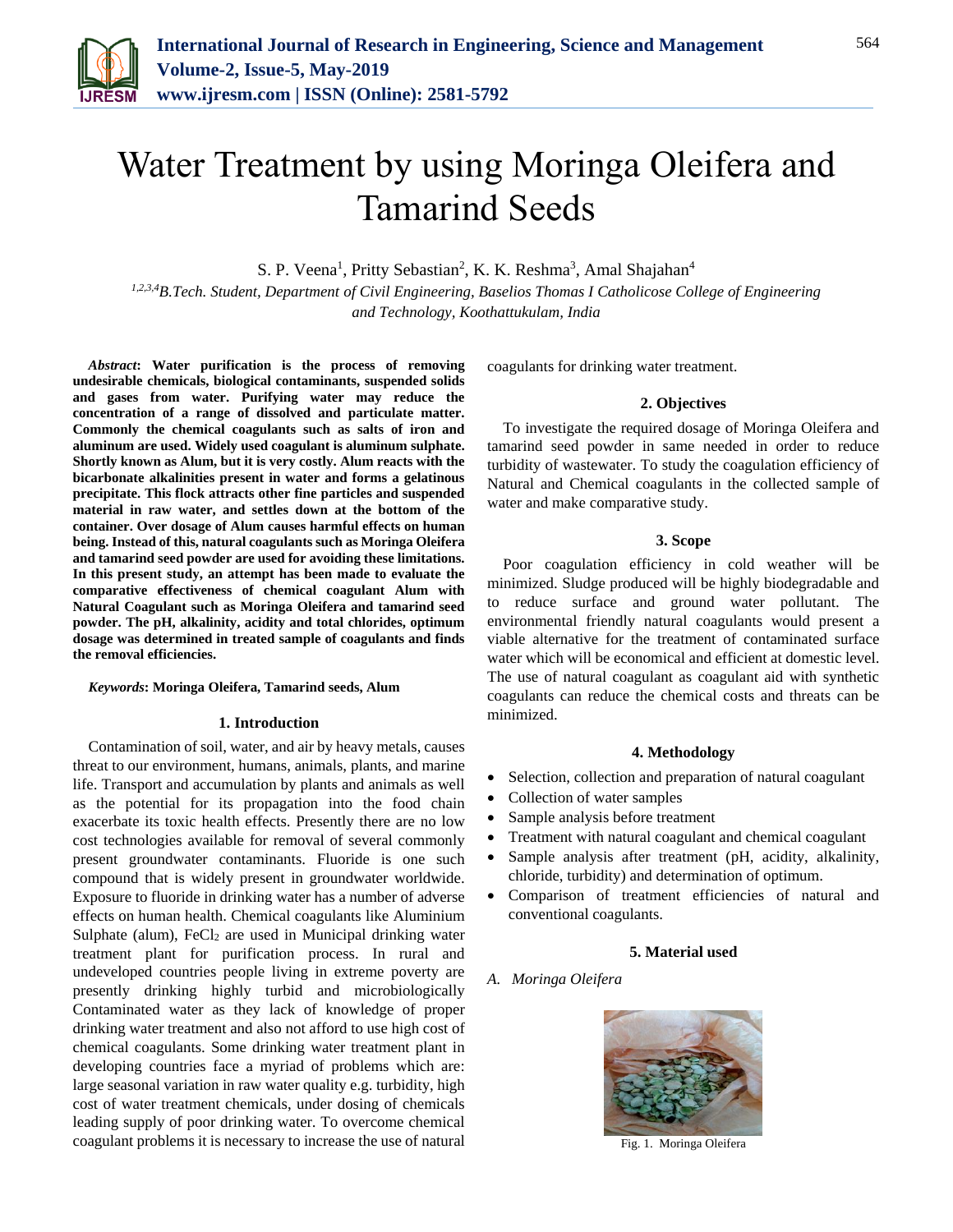

Moringa Oleifera Seed Powder as natural coagulant. Moringa Oleifera seeds are harvested when they were fully matured, wings and coat from seeds are removed and fine powder was prepared and sieved.

## *B. Tamarind seeds*



Fig. 2. Tamarind seeds

Tamarind Kernel powder, compared to alum, is not-toxic and biodegradable.

# *C. Alum*



Fig. 3. Alum

Alum reacts with the bicarbonate alkalinities present in water and forms a gelatinous precipitate. This floc attracts other fine particles and suspended material in raw water and settles down at the bottom of the container.

# **6. Tests for water quality parameters for before and after treatment**

# *A. Turbidity*

Calibrate the nephelometer according to the instructions given in the to zero. Pour the well mixed sample into the cell and read the turbidity directly from the display.

# *B. pH*

Clean the electrode using distilled water. Insert the electrode in the sample. Wait for a steady reading. Note the pH.

# *C. Alkalinity*

Pipette 20 ml of sample Add two drops of phenolphthalein indicator. Titrate this sample against standard acid, 0.02 N in the burette till the color just disappears. Note the volume of the titrant used. Then add two drops of methyl orange indicator. The color turns yellow. Titrate this again against the aid in the burette, till the color just turns orange yellow. Note the volume of titrant used.

## *D. Acidity*

Pipettes 20 ml of the sample. Add 1 or 2 drops of methyl orange indicator. Titrate the sample against 0.02 N standards NaOH. Note the end point when the color changes from orange to yellow. Add one or two drops of phenolphthalein indicator. Continue the titration till color change to faint pink. Note the end point.

# *E. Total chlorides*

Take 20 ml of sample. Add 1 ml potassium chromate indicator. Note down the volume. Titrate the solution against standard silver nitrate solution until a reddish brown precipitate is obtained.

| Table 1                      |                            |        |              |
|------------------------------|----------------------------|--------|--------------|
| Optimum dosage of coagulants |                            |        |              |
| S. No.                       | Coagulant                  | Dosage | Turbidity in |
|                              |                            | (mg/L) | <b>NTU</b>   |
| 1                            |                            | 100    | 21           |
| $\overline{c}$               |                            | 150    | 16           |
| 3                            |                            | 200    | 13           |
| $\overline{4}$               | Alum                       | 250    | 8            |
| 5                            |                            | 300    | 5            |
| 6                            |                            | 350    | 14           |
| 1                            | Moringa Oleifera           | 100    | 15           |
| $\overline{c}$               |                            | 150    | 9            |
| 3                            |                            | 200    | 5            |
| $\overline{4}$               |                            | 250    | 3            |
| 5                            |                            | 300    | 15           |
| 6                            |                            | 350    | 17           |
| 1                            | Tamarind Seed Powder       | 100    | 20           |
| $\overline{2}$               |                            | 150    | 15           |
| 3                            |                            | 200    | 8            |
| $\overline{4}$               |                            | 250    | 9            |
| 5                            |                            | 300    | 6            |
| 6                            |                            | 350    | 14           |
| 1                            |                            | 100    | 11           |
| $\mathbf{2}$                 |                            | 150    | 9            |
| 3                            | Combined Use of Moringa    | 200    | 6            |
| $\overline{4}$               | Oleifera And Tamarind Seed | 250    | 3            |
| 5                            | Powder                     | 300    | 5            |
| 6                            |                            | 350    | 8            |



Fig. 4. Graph shows Optimum dosage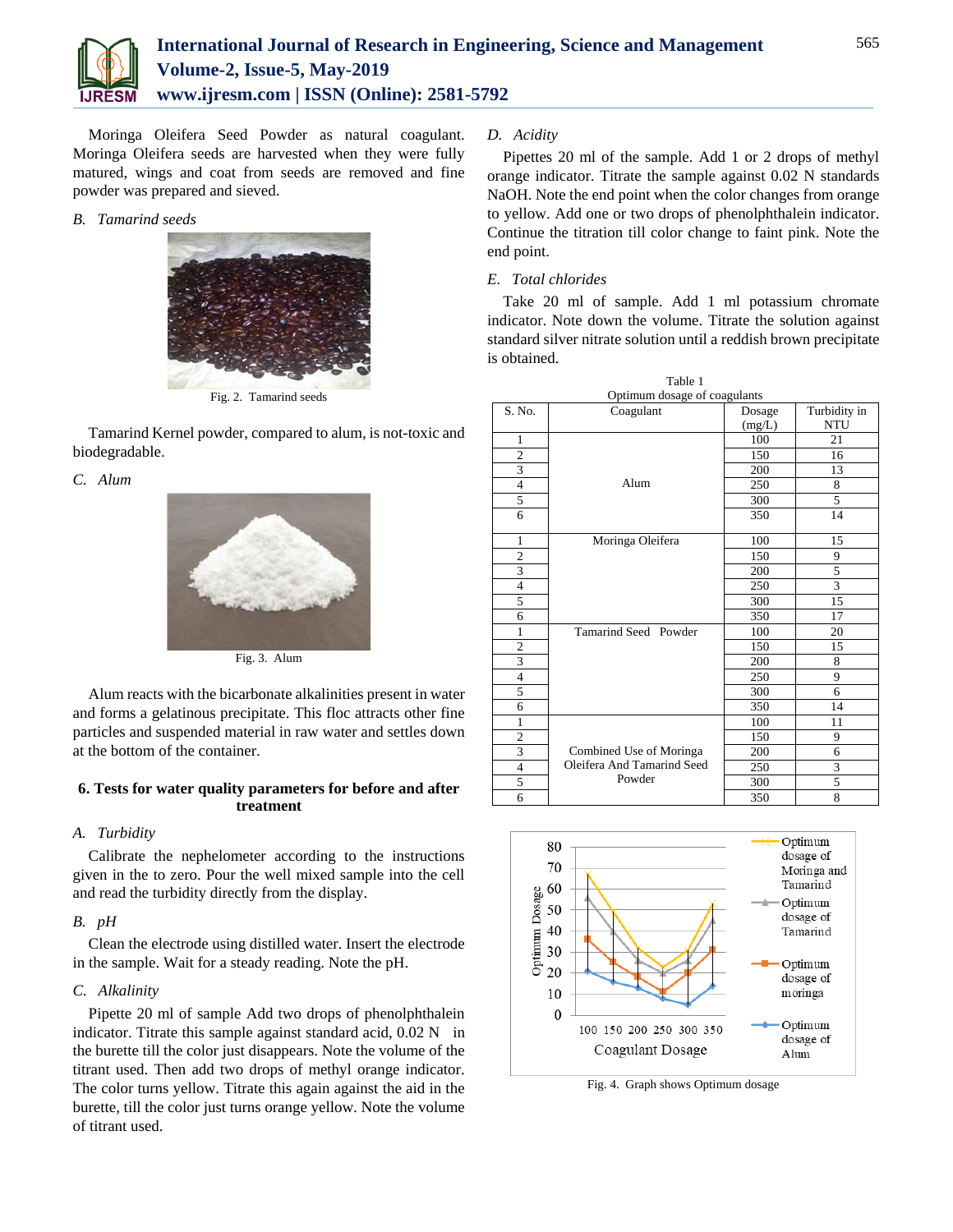

# **International Journal of Research in Engineering, Science and Management Volume-2, Issue-5, May-2019 www.ijresm.com | ISSN (Online): 2581-5792**

Table 2

| Parameters and Initial values |                       |                      |  |
|-------------------------------|-----------------------|----------------------|--|
| S. No.                        | Parameters            | <b>Initial Value</b> |  |
|                               | Odour                 | Objectionable        |  |
| $\overline{c}$                | Colour                | <b>Brownish</b>      |  |
| 3                             | Ph                    | 8.3                  |  |
| 4                             | Turbidity             | 230 Ntu              |  |
| 5                             | <b>Total Chloride</b> | $260$ Mg/L           |  |
| 6                             | Alkalinity            | 300 Mg/L             |  |
| 7                             | Acidity               | $20$ Mg/L            |  |

Table 3

| pH of coagulants        |                                  |               |     |
|-------------------------|----------------------------------|---------------|-----|
| S. No.                  | Coagulant                        | Dosage (mg/L) | pН  |
|                         | Alum                             | 100           | 8   |
| $\overline{c}$          |                                  | 150           | 7.9 |
| 3                       |                                  | 200           | 7.5 |
| $\overline{4}$          |                                  | 250           | 7.4 |
| 5                       |                                  | 300           | 7.4 |
| 6                       |                                  | 350           | 7.3 |
| 1                       | Moringa Oleifera                 | 100           | 7.8 |
| $\overline{2}$          |                                  | 150           | 7.7 |
| 3                       |                                  | 200           | 7.6 |
| $\overline{4}$          |                                  | 250           | 7.4 |
| 5                       |                                  | 300           | 7.2 |
| 6                       |                                  | 350           | 7.2 |
| $\mathbf{1}$            |                                  | 100           | 7.6 |
| $\overline{c}$          |                                  | 150           | 7.5 |
| 3                       | <b>Tamarind Seed Powder</b>      | 200           | 7.3 |
| $\overline{4}$          |                                  | 250           | 7.3 |
| 5                       |                                  | 300           | 7.2 |
| 6                       |                                  | 350           | 7.2 |
| $\mathbf{1}$            | Combined use of Moringa Oleifera | 100           | 7.3 |
| $\overline{\mathbf{c}}$ | and Tamarind Seed Powder         | 150           | 7.2 |
| $\overline{\mathbf{3}}$ |                                  | 200           | 7.2 |
| $\overline{4}$          |                                  | 250           | 7.2 |
| 5                       |                                  | 300           | 7.1 |
| 6                       |                                  | 350           | 7.1 |

| 35       |                         |                               |
|----------|-------------------------|-------------------------------|
| 30       |                         |                               |
| 25<br>20 |                         | pH of Moringa<br>oleifera and |
| 필        |                         | Tamarind seeds                |
| 15       |                         | <del>≐</del> pH of Tamarind   |
| 10       |                         |                               |
| 5        |                         | -pH of Moringa<br>oleifera    |
| $\Omega$ |                         |                               |
|          | 100 150 200 250 300 350 | pH of Alum                    |
|          | <b>Coagulant Dosage</b> |                               |





Fig. 6. Turbidity

| Table 4                 |                   |                                          |                  |
|-------------------------|-------------------|------------------------------------------|------------------|
| S. No.                  | Coagulant         | Turbidity of coagulants<br>Dosage (Mg/L) | Turbidity in NTU |
| 1                       | Alum              | 100                                      | 18               |
| $\overline{2}$          |                   |                                          | 15               |
|                         |                   | 150                                      |                  |
| 3                       |                   | 200                                      | 14               |
| $\overline{4}$          |                   | 250                                      | 11               |
| 5                       |                   | 300                                      | 8                |
| 6                       |                   | 350                                      | 13               |
| 1                       |                   | 100                                      | 12               |
| $\overline{c}$          | Moringa Oleifera  | 150                                      | 11               |
| 3                       |                   | 200                                      | 10               |
| $\overline{4}$          |                   | 250                                      | 5                |
| 5                       |                   | 300                                      | 8                |
| 6                       |                   | 350                                      | 14               |
| 1                       |                   | 100                                      | 12               |
| $\overline{c}$          |                   | 150                                      | 10               |
| $\overline{\mathbf{3}}$ |                   | 200                                      | 9                |
| $\overline{4}$          | Tamarind Seed     | 250                                      | 8                |
| 5                       | Powder            | 300                                      | 6                |
| 6                       |                   | 350                                      | 11               |
| 1                       |                   | 100                                      | 10               |
| $\overline{2}$          | Combined Use Of   | 150                                      | 9                |
| 3                       | Moringa Oleifera  | 200                                      | 8                |
| $\overline{4}$          | And Tamarind seed | 250                                      | $\overline{4}$   |
| 5                       | powder            | 300                                      | 8                |
| 6                       |                   | 350                                      | 13               |

Table 5

| Alkalinity of coagulants |                      |               |                   |
|--------------------------|----------------------|---------------|-------------------|
| S. No.                   | Coagulant            | Dosage (mg/L) | Alkalinity (mg/L) |
| 1                        | Alum                 | 100           | 125               |
| $\overline{c}$           |                      | 150           | 120.2             |
| $\overline{3}$           |                      | 200           | 118.35            |
| $\overline{4}$           |                      | 250           | 115.5             |
| 5                        |                      | 300           | 114.15            |
| 6                        |                      | 350           | 112.8             |
| $\mathbf{1}$             |                      | 100           | 102.6             |
| $\overline{c}$           |                      | 150           | 98.5              |
| 3                        |                      | 200           | 95.8              |
| 4                        | Moringa Oleifera     | 250           | 91.2              |
| 5                        |                      | 300           | 88.55             |
| 6                        |                      | 350           | 88.75             |
| $\mathbf{1}$             | <b>Tamarind Seed</b> | 100           | 112.4             |
| $\overline{c}$           | Powder               | 150           | 108.8             |
| 3                        |                      | 200           | 101.65            |
| $\overline{4}$           |                      | 250           | 97.5              |
| 5                        |                      | 300           | 96.35             |
| 6                        |                      | 350           | 95.5              |
| $\mathbf{1}$             |                      | 100           | 89.45             |
| $\overline{2}$           | Combined Use of      | 150           | 88.7              |
| 3                        | Moringa Oleifera and | 200           | 84.55             |
| $\overline{4}$           | <b>Tamarind Seed</b> | 250           | 82.4              |
| 5                        | Powder               | 300           | 81.75             |
| 6                        |                      | 350           | 79.15             |